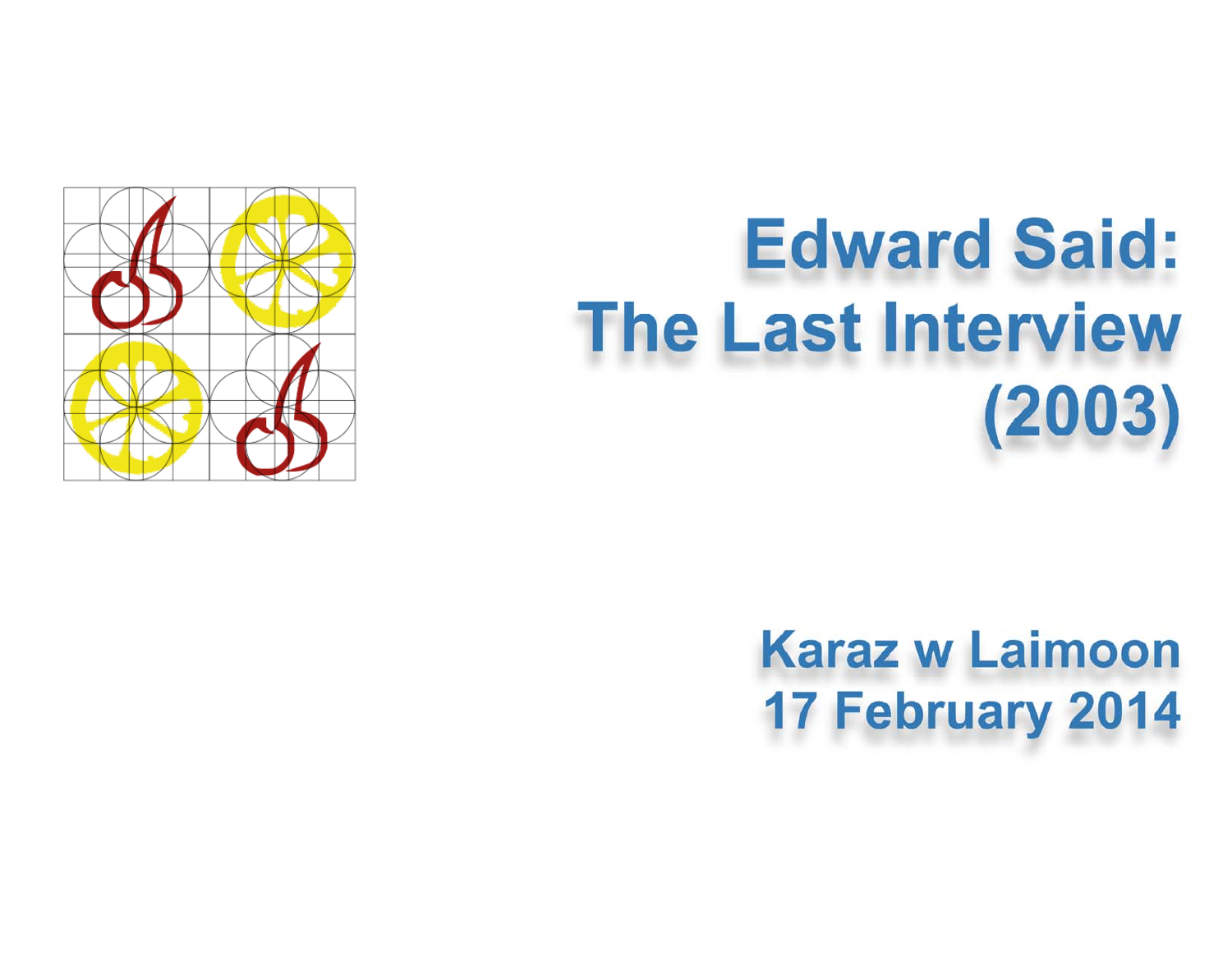Quotation from Roland Barthes quoted by Edward Said in his book *Beginnings*

"The only sort of interview that one could, if forced to, defend would be where the author is asked to articulate what he cannot write".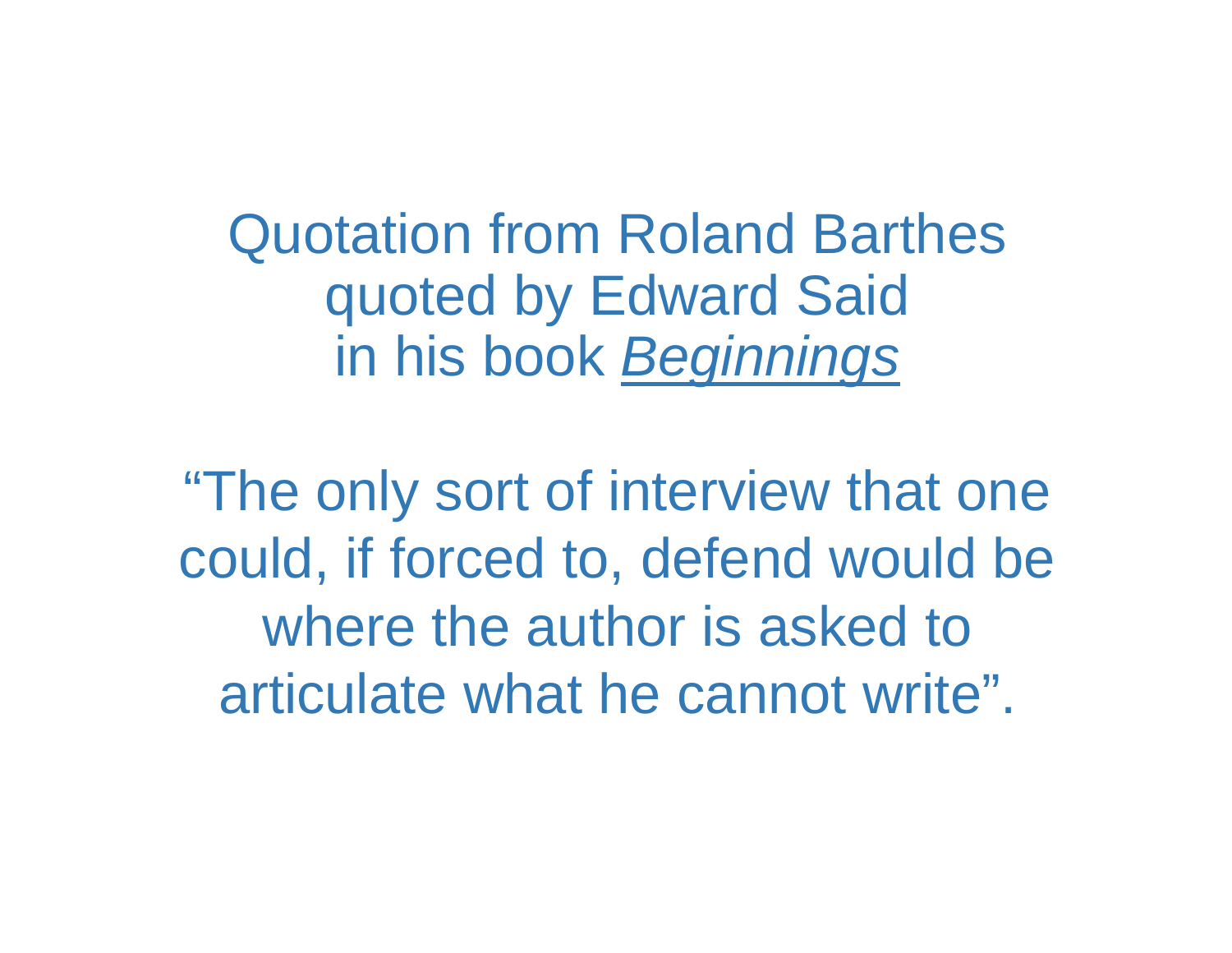For 10 years, Edward Said, critic and political activist, lived with incurable leukemia.

In the summer of 2002, almost one year before he died, one of his former students, D. D. Guttenplan, proposed a filmed conversation that would not be bound by either occasion or journalistic convention.

Charles Glass, a mutual friend, agreed to ask the questions.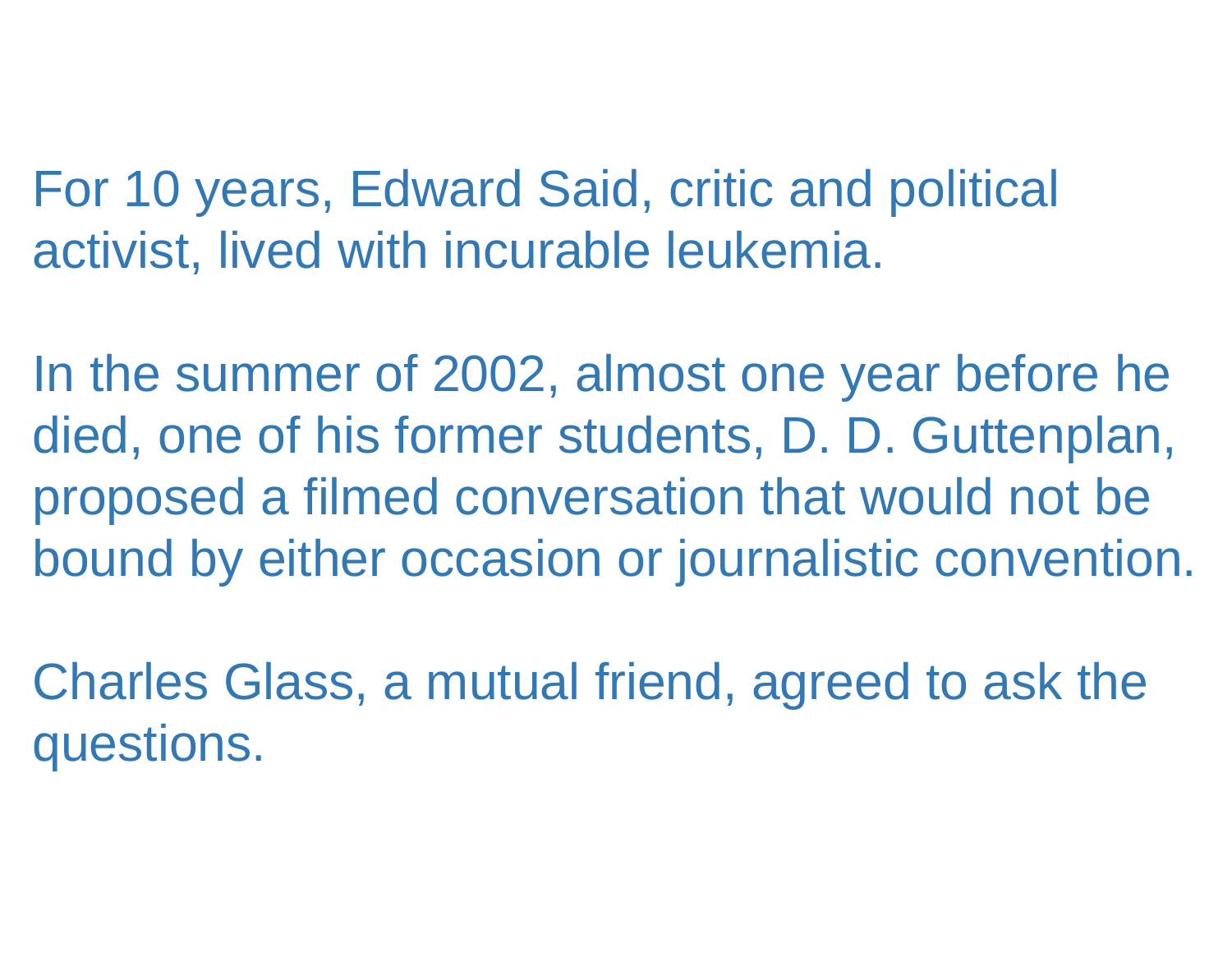## The Last Interview

- Filmed over 3 days in the summer of 2002
- **Interviewer**: **Charles Glass** (1951) an American author, journalist, and broadcaster specializing in the Middle East
- Glass was taken hostage in 1987 for 62 days in Lebanon (described in his book: **Tribes and Flags** )
- Clip is around 3.5 hours
- We will skip the first 1 hour which covers his childhood, teens and education
- We will show the discussion on Orientalism and eventually questions about his political activities
- Full interview found on YouTube and VIMEO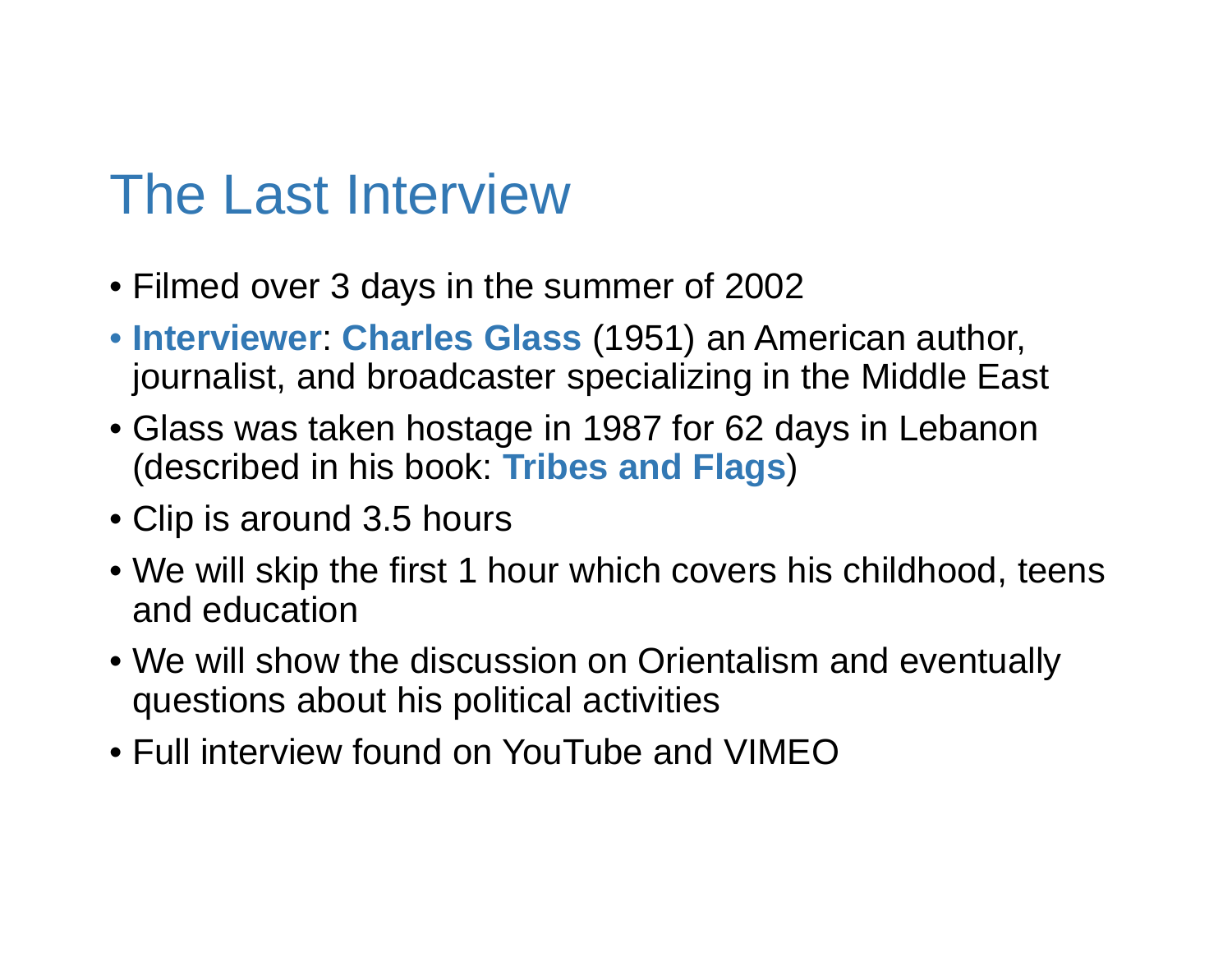## Timeline (Jerusalem 1953 – USA 2003)

- 1935-1951 between Jerusalem and Cairo
- 1952 goes to the USA to complete High School
- 1957 gets BA from Princeton
- 1960 gets MA from Harvard
- 1964 gets PhD from Harvard
- 1963-2003 member of faculty of Columbia University (Comparative Literature)
- Various years: visiting professor in Harvard, Stanford, Yale, etc.
- Illness starts in 2003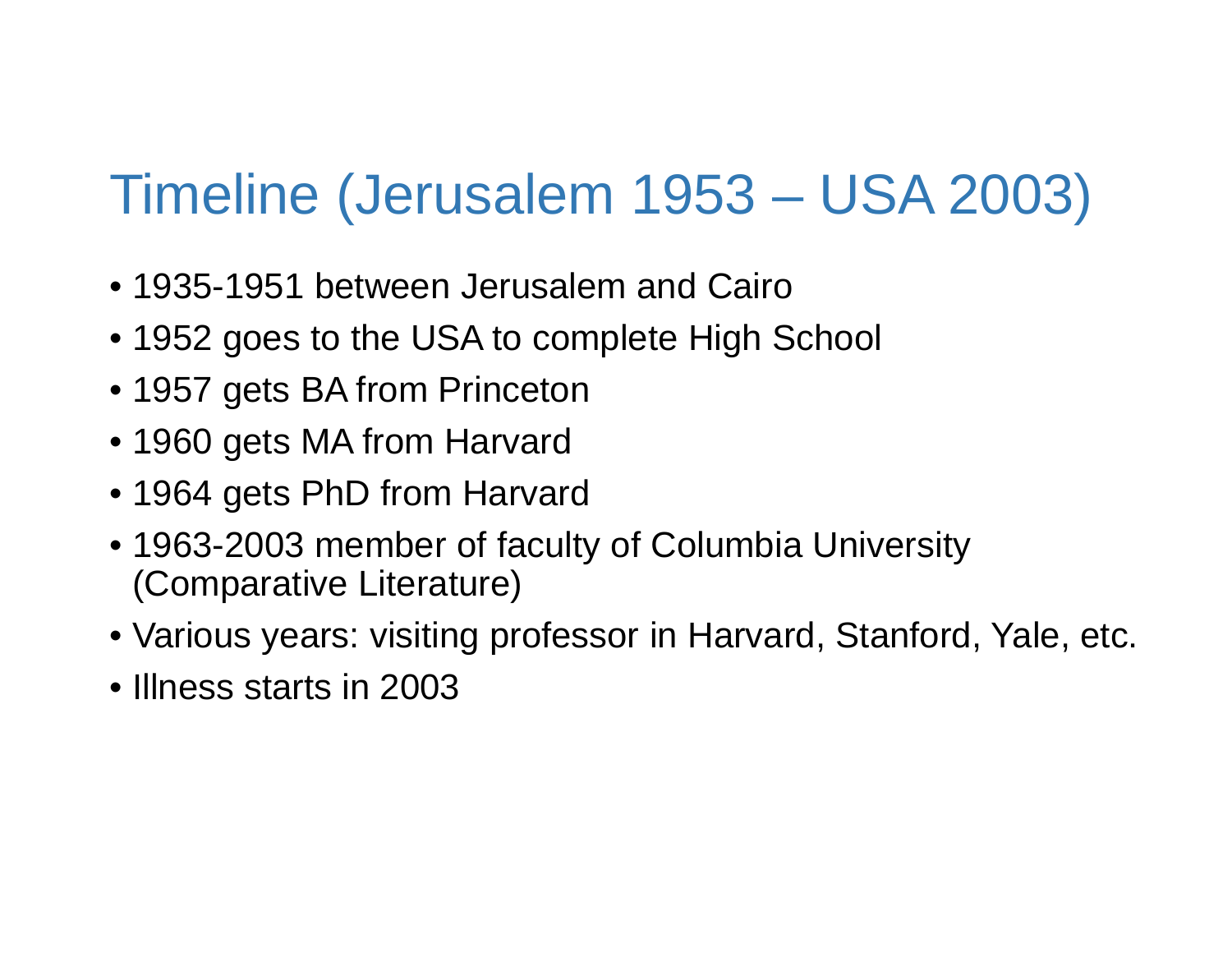#### Relevant Dates

- 1978: Publication of ORIENTALISM
- From 1977 until 1991: independent member of the Palestinian National Council (PNC)
- 1991: Madrid Conference
- 1993: Oslo Conference
- 1993: quits PNC
- 1993: diagnosed with incurable leukemia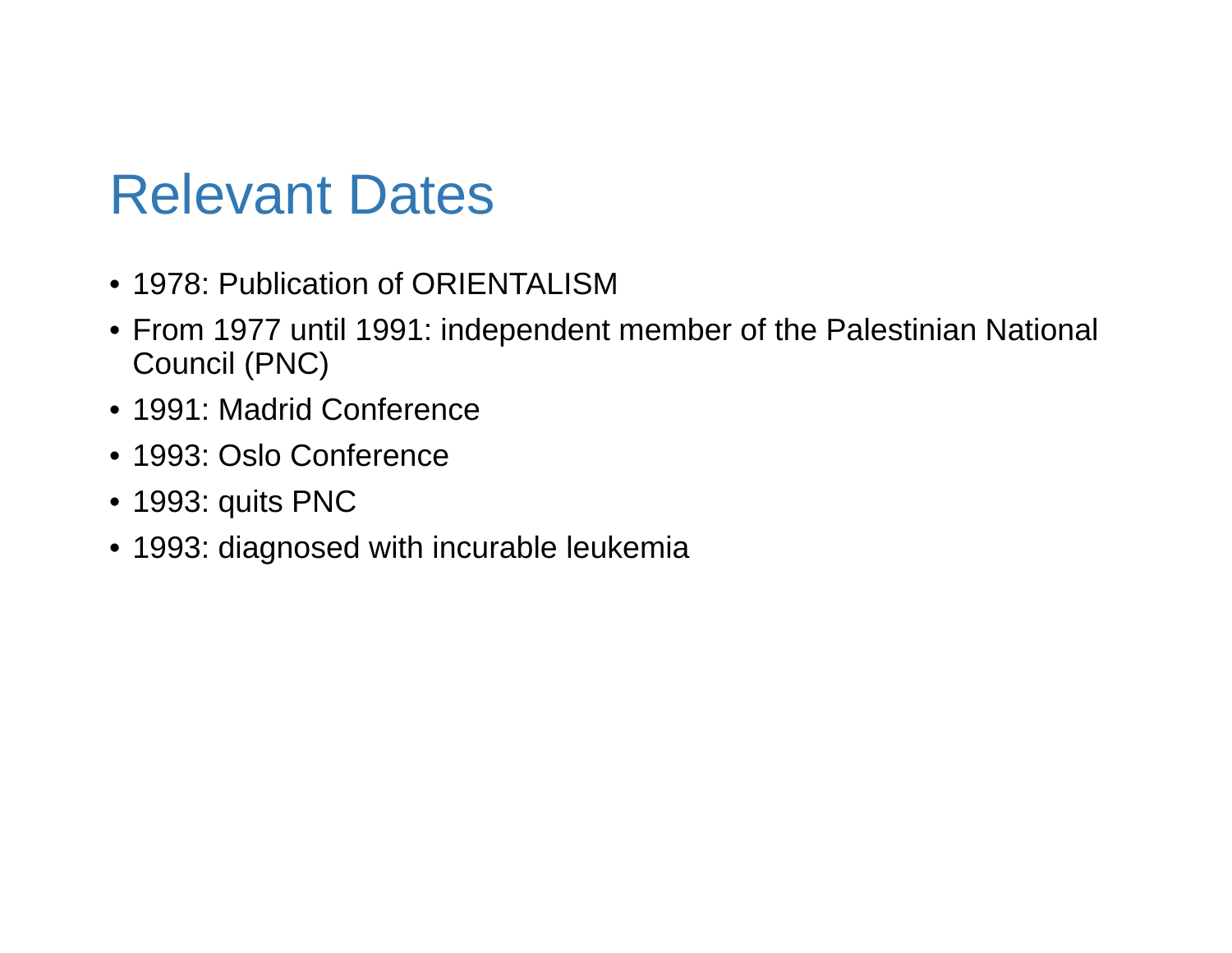# Key Works

- 1966: Joseph Conrad and the Fiction of Autobiography
- 1975: Beginnings: Intention and Method
- 1978: Orientalism
- 1979: The Question of Palestine
- 1981: Covering Islam: How the Media and the Experts Determine How We See the Rest of the World
- 1983: The World, the Text, and the Critic
- 1986: After the Last Sky: Palestinian Lives
- 1988: Nationalism, Colonialism, and Literature: Yeats andDecolonization
- 1990: Nationalism, Colonialism, and Literature
- 1991: Musical Elaborations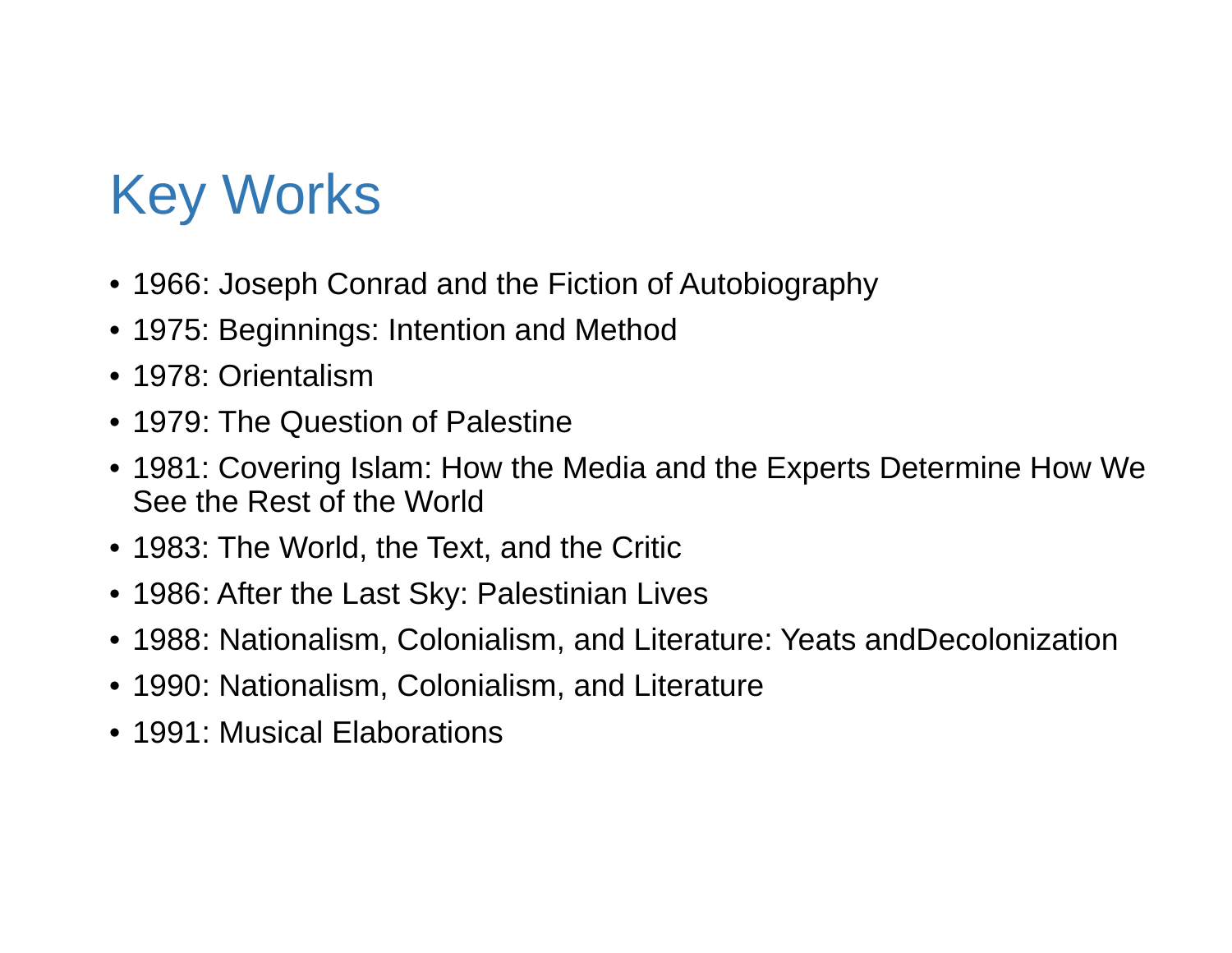# Key Works (Continued)

- 1993: Culture and Imperialism
- 1993: Edward Said: A Critical Reader
- 1994: The Politics of Dispossession: The Struggle for Palestinian Self-Determination, 1969-1994
- 1994: Representations of the Intellectual: The 1993 Reith lectures
- 1994: The Pen and the Sword: Conversations with David Barsamian
- 1995: Peace and Its Discontents: Essays on Palestine in the Middle East Peace Process
- 1999: Out of Place: A Memoir
- 2000: The Edward Said Reader
- 2000: The End of the Peace Process: Oslo and After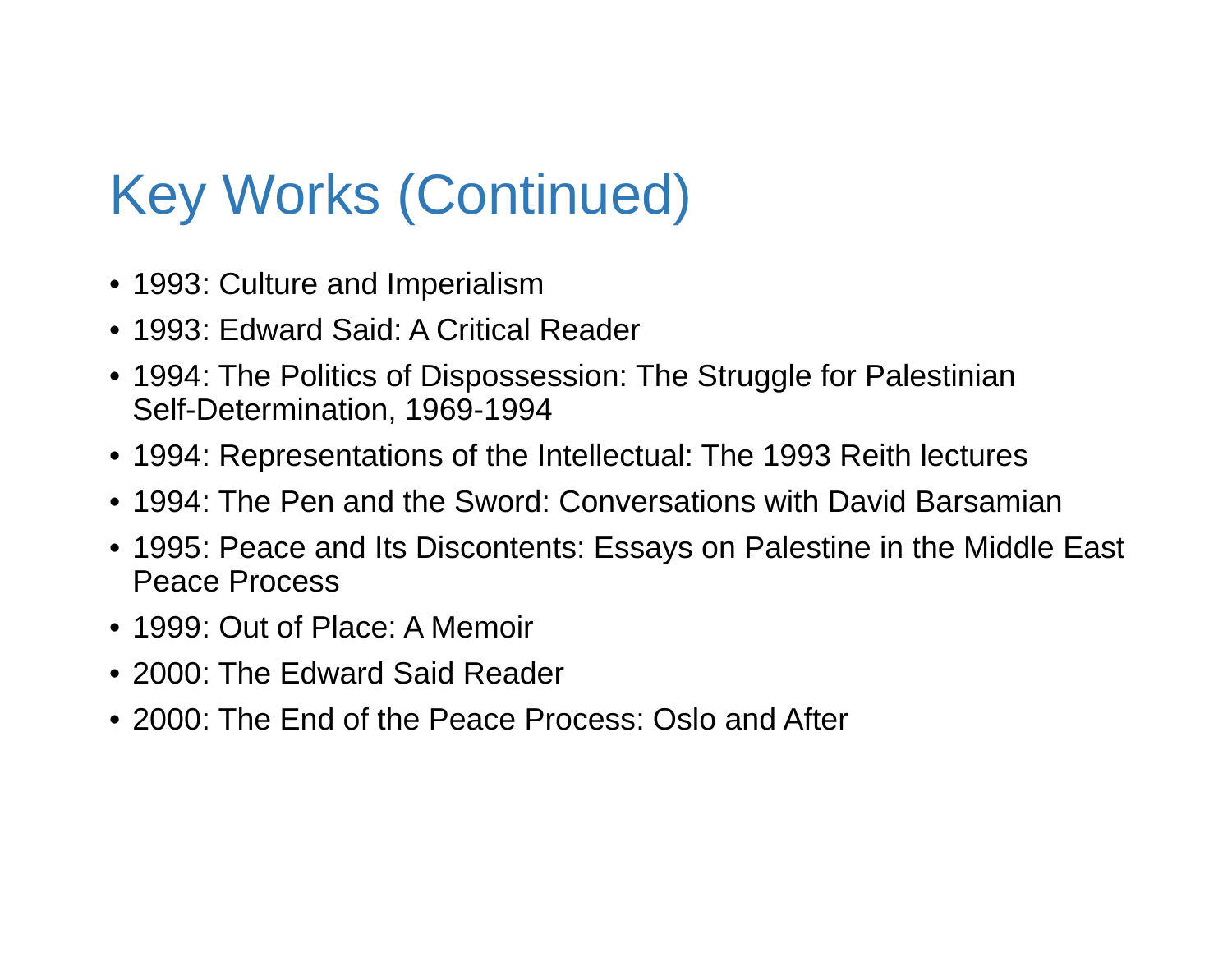# Key Works (some published posthumously)

- 2000: Reflections on Exile and Other Essays
- 2001: Power, Politics and Culture (Interviews)
- 2002: Parallels and Paradoxes: Explorations in Music and Society
- 2003: Freud and the Non-European
- 2004: From Oslo to Iraq and the Road Map
- 2004: Humanism and Democratic Criticism. Columbia University
- 2004: Interviews (Edited by Singh and Johnson)
- 2005: Edward Said: Continuing the Conversation (Edited by Bhabha and Mitchel)
- 2006: Paradoxical Citizenship: Edward Said (Edited by Nagy-Zekmi)
- 2006: On Late Style: Music and Literature Against the Grain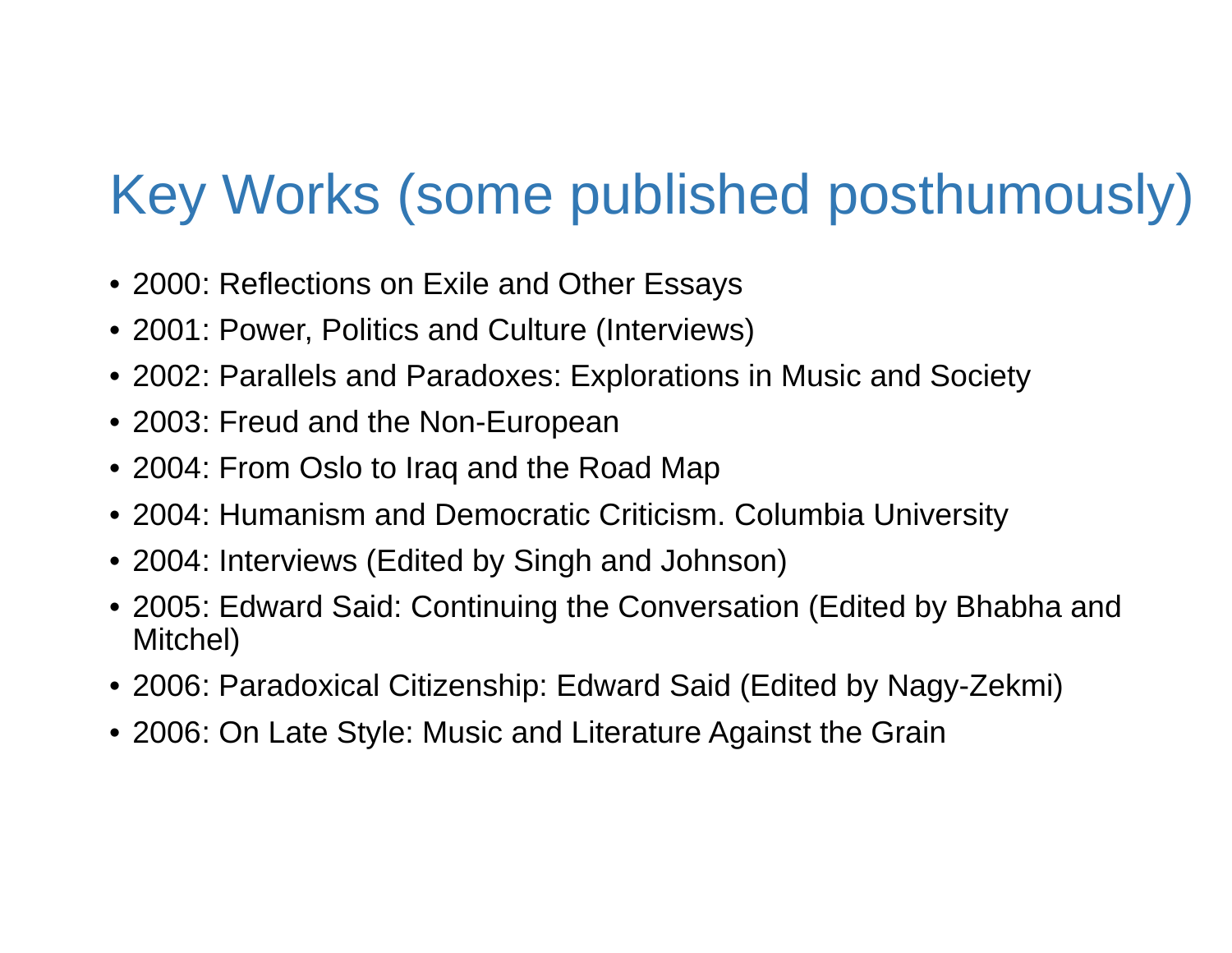#### Edward Said and Music

- Said was an accomplished pianist.
- He was the music critic for The Nation magazine
- He wrote 4 books about music:
- 1) Musical Elaborations (1991)
- 2) Parallels and Paradoxes: Explorations in Music and Society (2002, with Daniel Barenboim)
- 3) On Late Style: Music and Literature Against the Grain (2006),
- 4) Music at the Limits (2007)